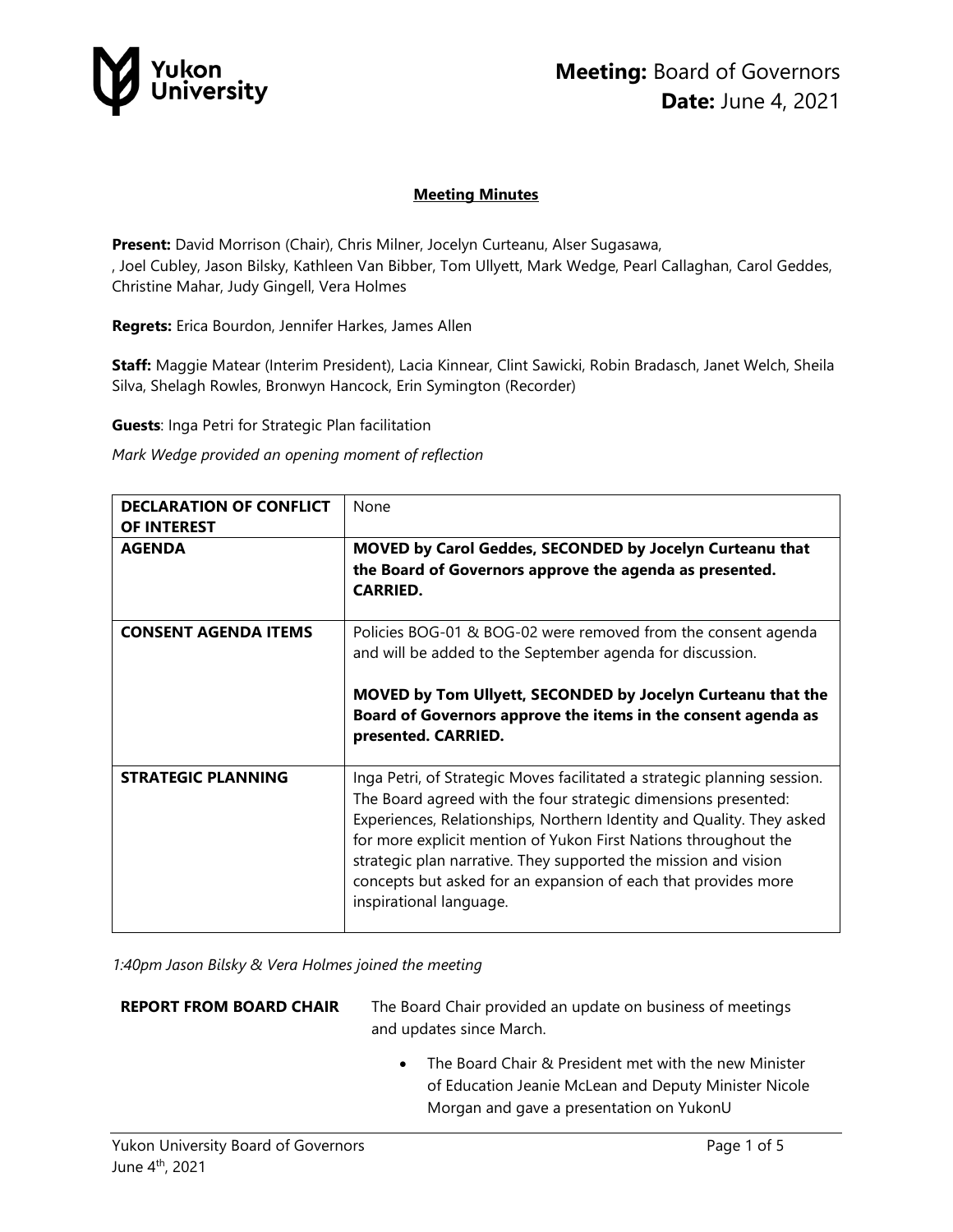

## **Meeting:** Board of Governors **Date:** June 4, 2021

• The YukonU Foundation Board elected David Morrison, Chris Milner, and Erica Bourdon as representatives of the YukonU Board at their June 2<sup>nd</sup> meeting.

**REPORT FROM PRESIDENT** Interim President Maggie Matear provided an update on the Boards chosen five evaluation objectives to report on for 2020- 21 as well as the Senior staff report to the Board. Highlights included:

- Strategic plan 19 facilitated consultation sessions and over 200 conversations have taken place with various stakeholders. The plan is on track to share with stakeholders and launch in the fall.
- COVID Staff have been asked to return to campus full time for July 1st. To address staff requests for continued flexibility departments will pilot the recently developed Working From Home Policy. Students will also be back on campus by September 1<sup>st</sup>. Currently there are two working committees to address COVID – The Covid Action Response Team & The Covid Operational Team
- Key External Relations Efforts Visited Dawson Community Campus and leaders. Future visits to Old Crow and Haines Junction are being planned.
- Leadership Held ten breakfast sessions to meet in person with staff and faculty. Led two Town Halls for faculty and staff to communicate priorities and developments. Held a Town Hall meeting, with VP Academic and Student Success leaders, for students.
- Governance Held a kickoff meeting for the potential new Indigenous Advisory Circle of the Board

**REPORT FROM FARC** The Chair of the Finance, Audit & Risk Committee Chris Milner provided an update from the meetings on May 11<sup>th</sup> and May 28th, 2021:

- The Pension Plan Terms of Reference which include the Statement of Investment Policies & Procedures as well as the Asset Mix will be brought forward for Board approval at the next meeting.
- The FARC financial update to the Board is provided in the meeting package for review.
- 
-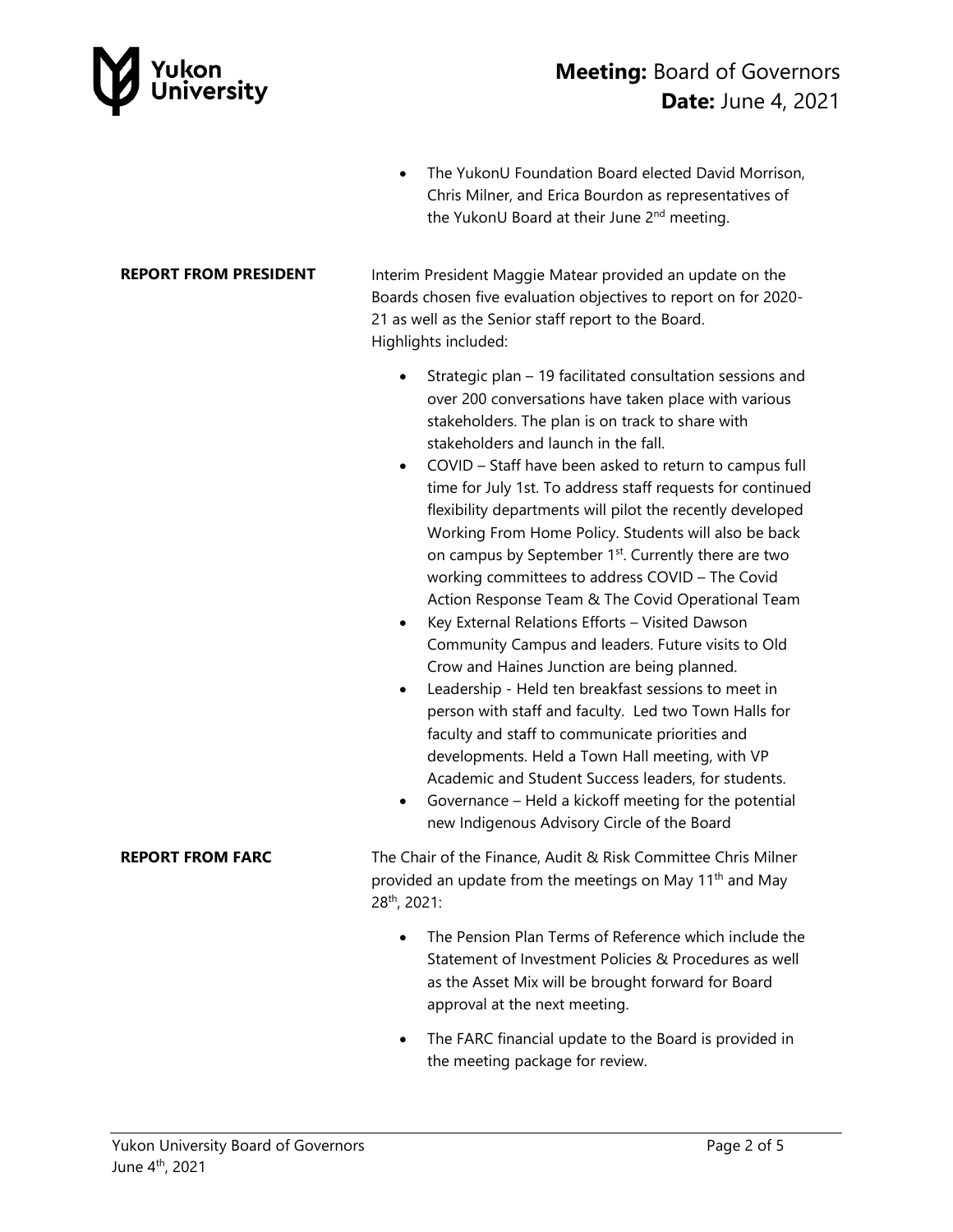

**COMMITTEE** 

- The OAG presented the Audit Plan for the 2020/2021 fiscal year.
- Policy BOG-09 will come back to FARC at the September meeting.
- The Student Union presented their 2019/2020 Financial Statements to FARC

**REPORT FROM HR COMMITTEE** The Chair of the Human Resources Committee, Tom Ullyett provided an update from the meeting on May 28<sup>th</sup>, 2021.

> Tom provided an update on Administration's work on the following:

- The Board Evaluations are to be completed by all Board members by June 30th, 2021
- The HR Committee discussed the Board Peer Evaluation process and will bring it forward to the Board next year. It was agreed it is not a priority at this time.
- Update on the status of the development of the HR Dashboard - the Board should see the prototype in September
- The Board Matrix continues to be updated and will be provided to the Board once complete

**REPORT FROM GOVERNANCE**  The Chair of the Governance Committee, Vera Holmes provided an update from the meeting on May  $28<sup>th</sup>$ , 2021.

> Vera provided an update on Administration's work on the following:

- Internal Board policy review process was approved by the Governance Committee.
- The Committee approved the draft Board Bylaws and the final version will come to the Board in September.
- The Board Remuneration proposal & time sheet are provided in the meeting package for approval.
- The Executive Committee Terms of Reference are provided in the meeting package for approval.

Vera prompted motions from the recent Governance meeting recommendations.

**MOVED by Jason Bilsky, SECONDED by Tom Ullyett, that the Board approves the proposed remuneration**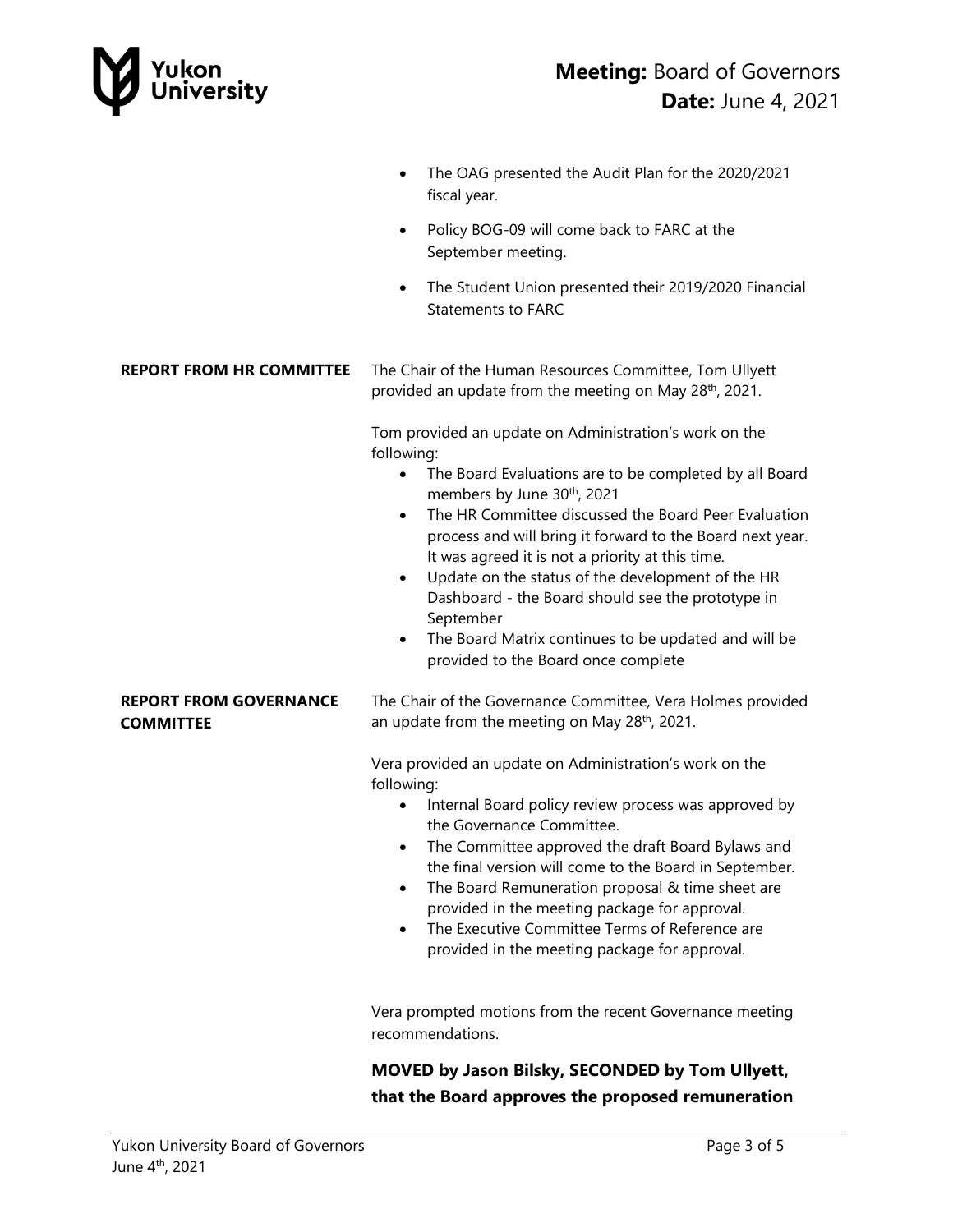

**package, time sheet, and retro pay effective April 1st, 2021 as presented. CARRIED.** 

**MOVED by Christine Mahar, SECONDED by Carol Geddes that the Board approves the Executive Committee Terms of Reference as presented. CARRIED**

## **BOARD MEETING DATES FOR 2021/22 & ANNUAL PLANNING CALENDAR**

**MOVED by Vera Holmes, SECONDED by Jason Bilsky that the Board of Governors approve the Board Meeting Dates as presented. CARRIED**

## **Action Item:**

**Executive Assistant to add the Pension Committee meeting dates once they have been scheduled.**

#### **INDIGENOUS INSTITUTE OF SELF DETERMINATION (IISD) PARTNERSHIP AGREEMENT**

Robin Bradasch, Associate Vice President Indigenous Engagement and Partnerships provided an update on the Indigenous Institute of Self Determination Partnership Agreement.

Update:

- The IISD is envisioned to be an indigenous led organization that in collaboration with Yukon University will take a community-driven pillared approach to building indigenous leaders and capacity within communities.
- GSD Strategies has been re-contracted to continue the engagement along with the AVP, Indigenous Engagement and Partnerships.
- A draft partnership agreement has been developed, presented, and reviewed by partners.
- The creation of the Institute will require a recommendation from Senate and approval from the Board of Governors upon the finalization of the collaborative work identified

The Board provided endorsement to sign the partnership agreement with the identified partners and that the AVP,